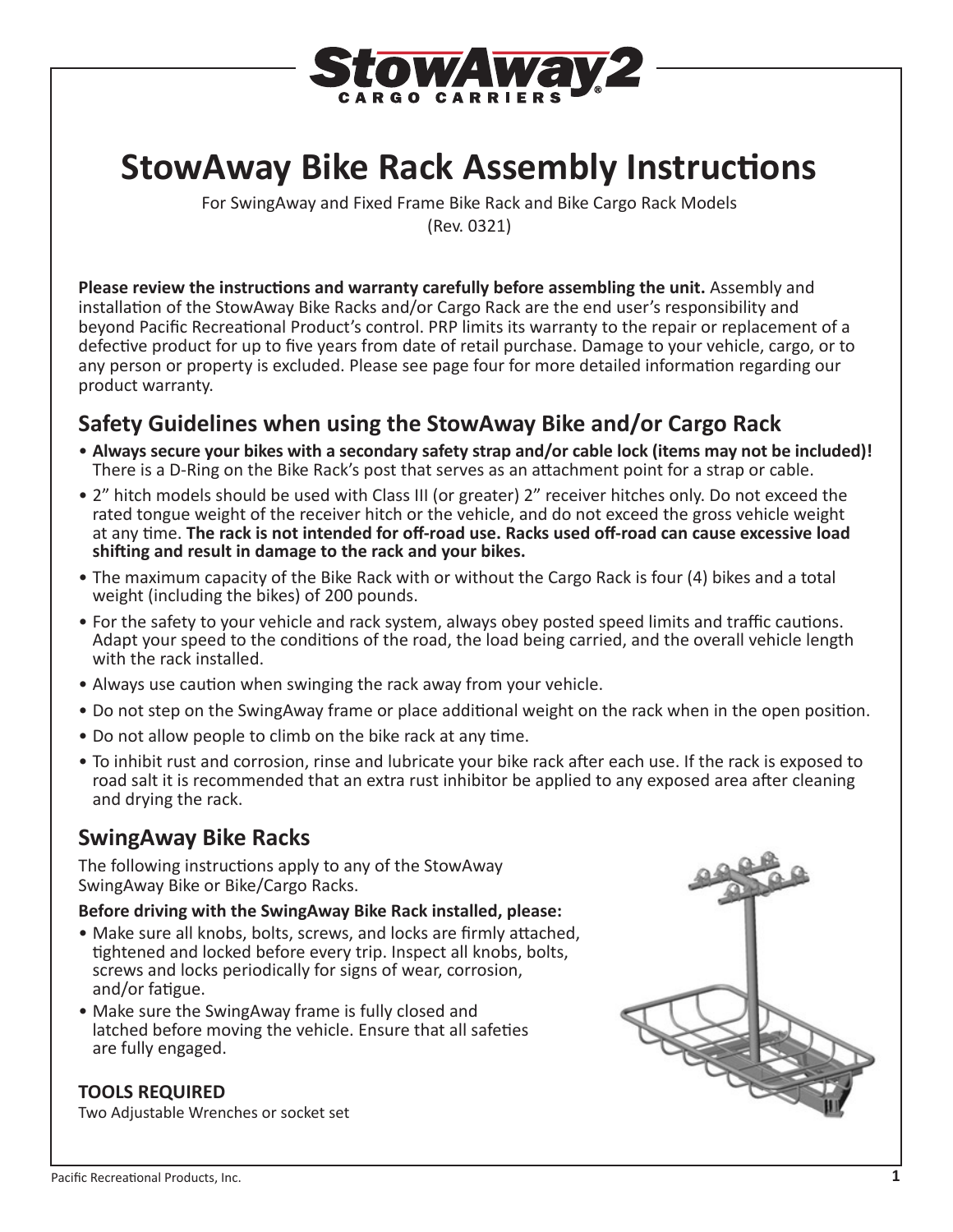

# **StowAway Bike Rack Assembly Instructions**

### **1. Prepare the Bike Rack - FIGURE 1**

- Rotate the bike rack cradle bars from the vertical to the horizontal position (**A**).
- Insert the positioning bolt and washer (**B**). Tighten nut and washer onto the bolt to secure it in place.

### **2. Assemble the Cargo Rack (if ordered) - FIGURE 2**

- On a smooth surface, orient the left and right sides of the cargo rack in an upside-down position. Push the two halves of the cargo rack together by carefully sliding the tubing of the right side inside the tubing of the left side. Be sure to keep all of the tubes aligned as you slide the two halves together. (C).
- Once the two halves are together, slight adjustment may be needed to line up the screw holes. (D).
- After the screw holes are lined up, use a Phillips screwdriver and two of the supplied screws to tighten the two halves together. It is normal to experience resistance when tightening the self-tapping screws. Tighten firmly.
- Turn the cargo rack right-side up. Orient the left and right sides to fit the "rear" of the cargo rack. The "rear" of the cargo rack has two small holes for mounting the name-plate on the perimeter tube. On the "front" side of the cargo rack, install another screw on the top of the perimeter tubing to secure the two halves together. Move to the "rear" tube and install the StowAway2 nameplate with the two screws provided (**E**). Tighten screws.

#### **Attach the Cargo Rack to the SwingAway Frame**

- Position the cargo rack on the frame. Align the rack mounting holes with the mounting holes on the frame.
- Bolt the Cargo Rack to the SwingAway frame using the mounting bolts, washers and nylon locking nuts provided (bolts and washers on the top side). Tighten firmly.

### **3. Attach the Bike Rack Assembly - FIGURE 3**

- Center the bike rack over the cargo rack. Lower the bike rack over the swing arm and bolt it into place. Make sure that the D Ring is pointed to the rear.
- Load bikes onto the bike cradles and fasten with the cradle straps so the bikes are held firmly in place.
- **Always use a safety strap or security cable when fastening bikes to the rack: the D-ring acts as an attachment point for your strap or cable.**

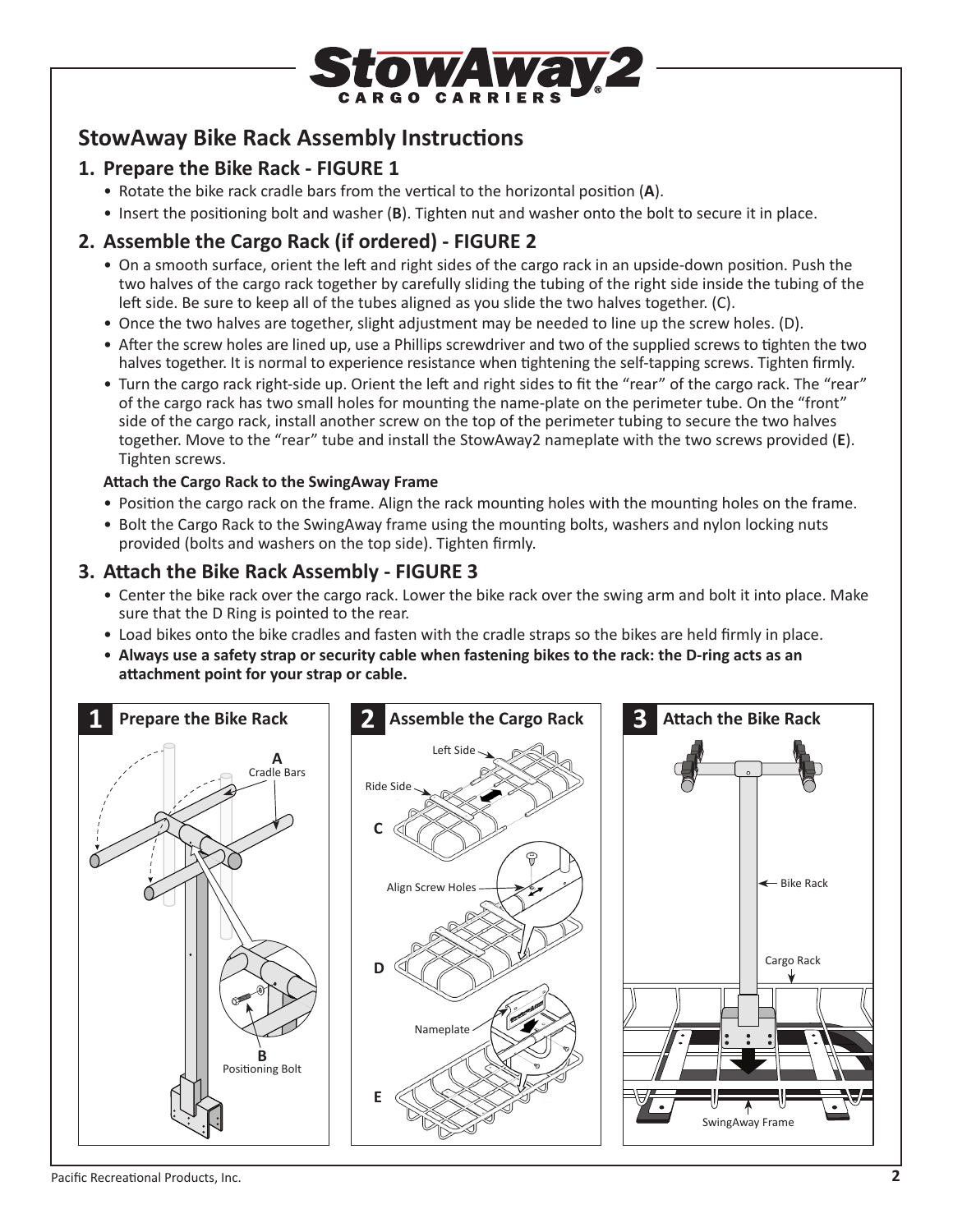

# **SwingAway Frame Assembly Instructions**

If the SwingAway frame is not pre-assembled, slide the hitch bar section into the hitch and insert the hitch pin or hitch lock to anchor it. Position the swing arm and insert the pivot bolt with washers through the yoke to attach the swing arm. Add and tighten the pivot bolt nut, placing washers as shown. Note that the nut is a nylok nut and will tighten noticeably as it is turned onto the bolt.



## **Using the StowAway Bike Rack**

- 1. Always use the appropriate hitch pin or hitch lock when driving with a StowAway Bike Rack.
- 2. To latch the SwingAway frame, swing the rack or carrier firmly toward the vehicle until the plunger pin has latched the swing arm and is fully engaged. (effort required to close may increase as more weight is loaded onto the rack or carrier). Next, screw the T-bolt safety into the swing arm nut until the T-bolt washer is flush against the frame. Be careful to keep the threads properly aligned to prevent cross threading. Finally, drop the secondary safety pin into place near the pivot bolt. If you are not able to engage the safeties it is likely that the frame is not fully latched. Always use both safeties when driving with the StowAway Bike Rack (Figure 1).
- 3. To swing the rack away from the vehicle, first remove the secondary safety pin near the pivot bolt (Figure 2). Next, unscrew the primary safety T-bolt until the threads are free of the swing arm. Finally, pull up on the plunger pin handle while manually swinging the bike rack away from the vehicle.
- 4. When the SwingAway frame is open 90 degrees, the secondary safety pin may be re-installed to "lock" the unit in the 90 degree position.
- 5. Care should be taken when swinging the bike rack out near traffic or on an incline. It is best to load the bike rack in the closed position to prevent unwanted rack movement when loading.